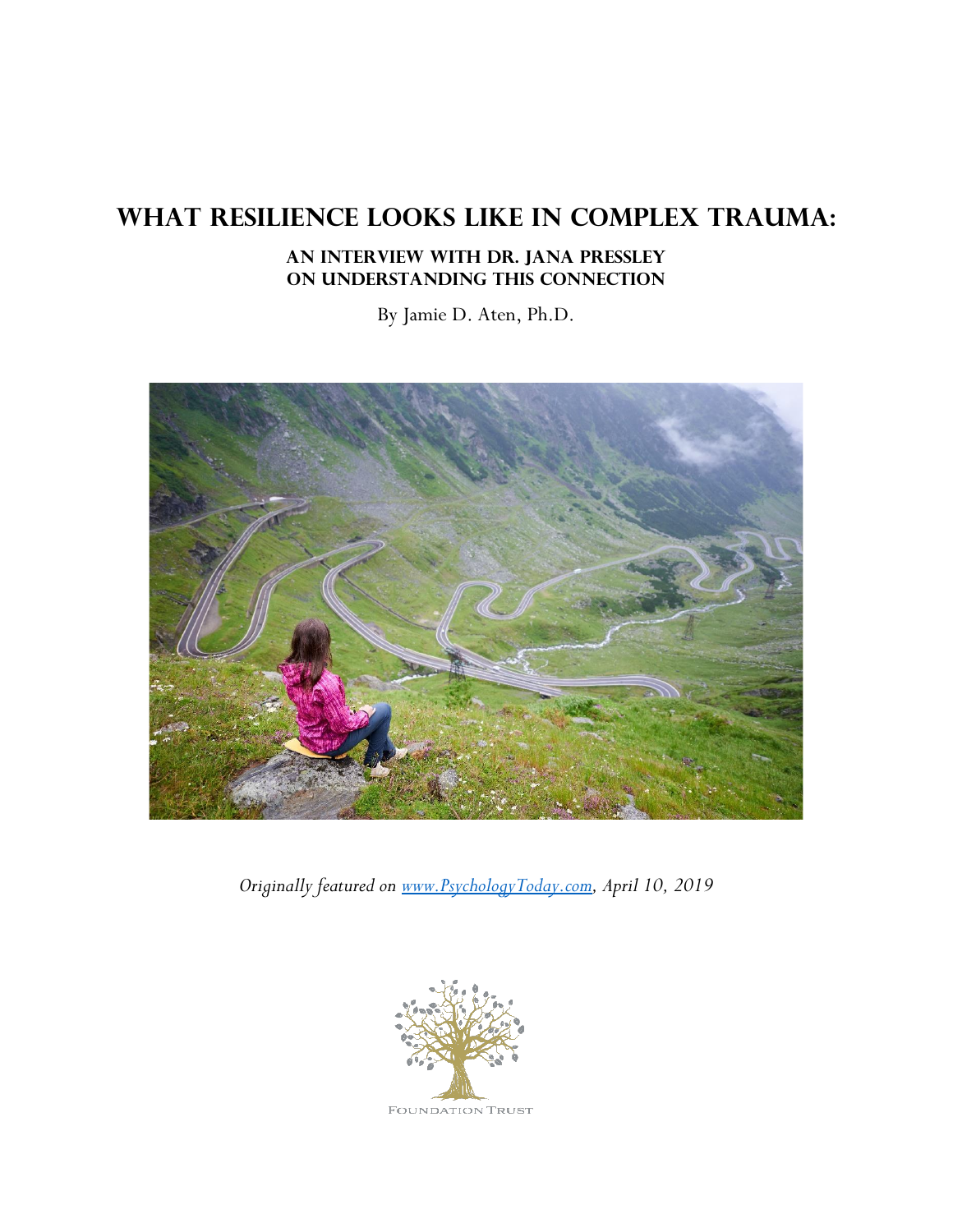Today we continue in the series of interviews with experts on how resilience—one of the major themes of my book, A Walking Disaster: What Surviving Katrina and Cancer Taught Me About Faith and Resilience—connects to their area of study.

This interview is on the subject of complex trauma and resilience with Dr. Jana Pressley. She is Director of Training and Professional Development at the Trauma Center and an Adjunct Associate Professor at Richmont Graduate University. Pressley was formerly the Clinical Training and Associate Professor in the Clinical Psychology doctoral program at Wheaton College Graduate School. Her research interests are focused on the experience of courtinvolved young adults who have suffered relational trauma in the midst of chronic poverty and community violence, as well as the impact of complex trauma history on adult spirituality and meaning-making.

## *JA: How do you personally define complex trauma?*

**JP:** The definition of complex trauma is twofold; it involves an understanding of both the nature of trauma exposure and its ongoing impact on an individual's functioning and development. Complex trauma exposure is chronic in nature, occurs in the context of one's caregiving system, and is generally understood to begin in childhood or adolescence. The exposures



associated with complex trauma include, but are not limited to: abuse (physical, sexual, verbal, emotional), emotional and physical neglect, witnessing domestic violence, witnessing community violence, and victimization due to racial/cultural discrimination. Complex trauma exposure can also be understood as occurring when significant developmental needs went unmet, such as due to chronic caregiver impairment (e.g. parental mental health and/or substance abuse struggles). As a result of chronic, relational trauma, the developmental impact is significant and affects the individual's emotional, cognitive, behavioral, interpersonal, and physical functioning throughout the lifespan.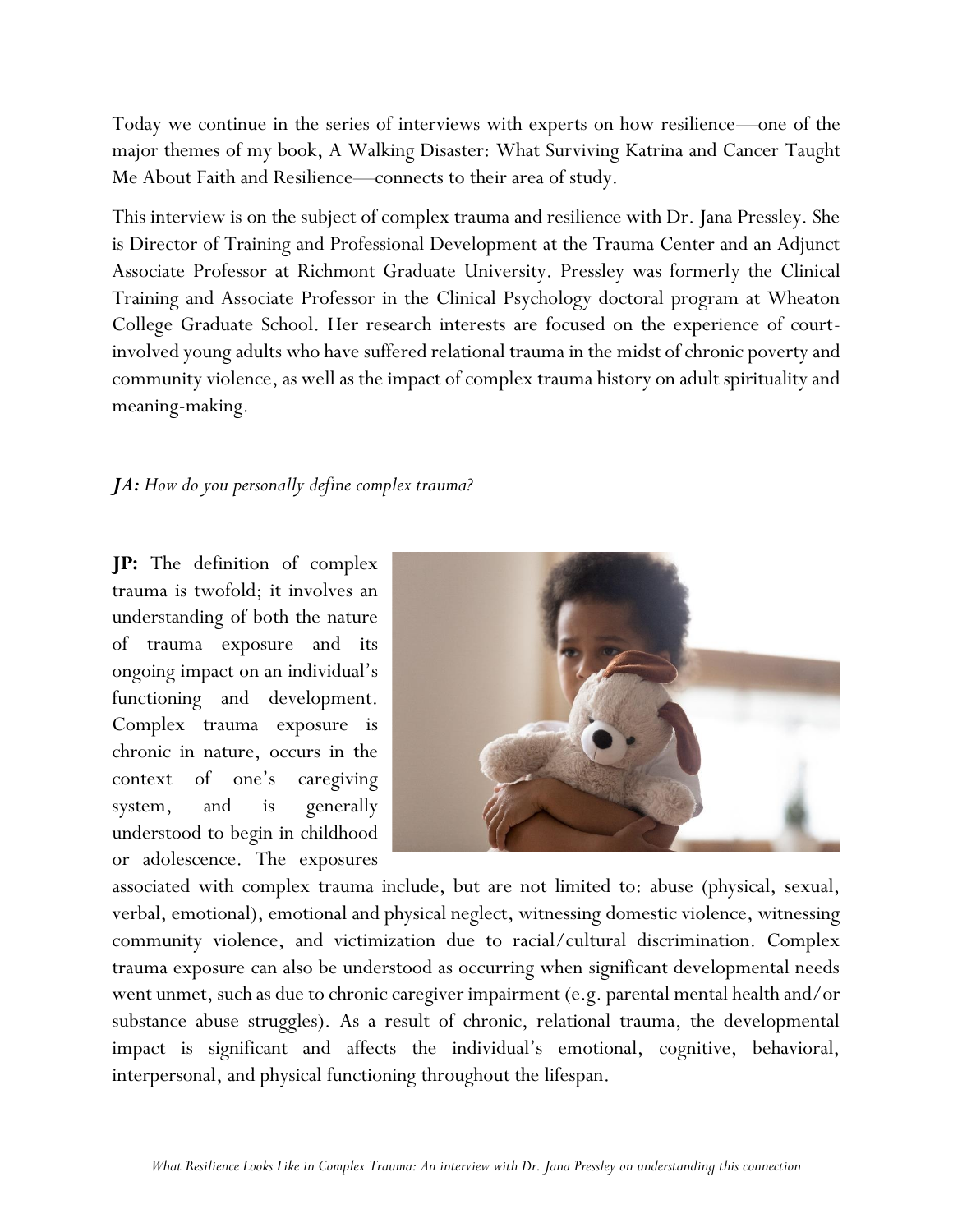### *JA: What are some of the factors that contribute to complex trauma or put someone at risk?*

**JP:** There are so many individuals, family, community, and societal stressors that increase vulnerability to adverse experiences. Intergenerational trauma is a significant risk factor both at the individual and community level. Caregivers are often caught in the midst of a cycle in which their own developmental wounds were never addressed or healed, and the stressors of life and parenting become overwhelming, thereby putting the next generation at risk. This cycle is complicated further by the neurobiological impact of trauma. The chronic activation of the body's stress response system leads children to adapt and develop survival-based behaviors (i.e. fight, flight, freeze, submit). For example, a child learns to fight first and think later because he had to do so to survive his family and neighborhood.



Or alternatively, a child learns to become invisible and shut down because staying off the radar was the best option to avoid dangerous attention in her home. And although these behaviors were essential to earlier-life survival, they inhibit the survivor's ability to live, love, work, and parent in adulthood…and the cycle of risk (potentially) continues.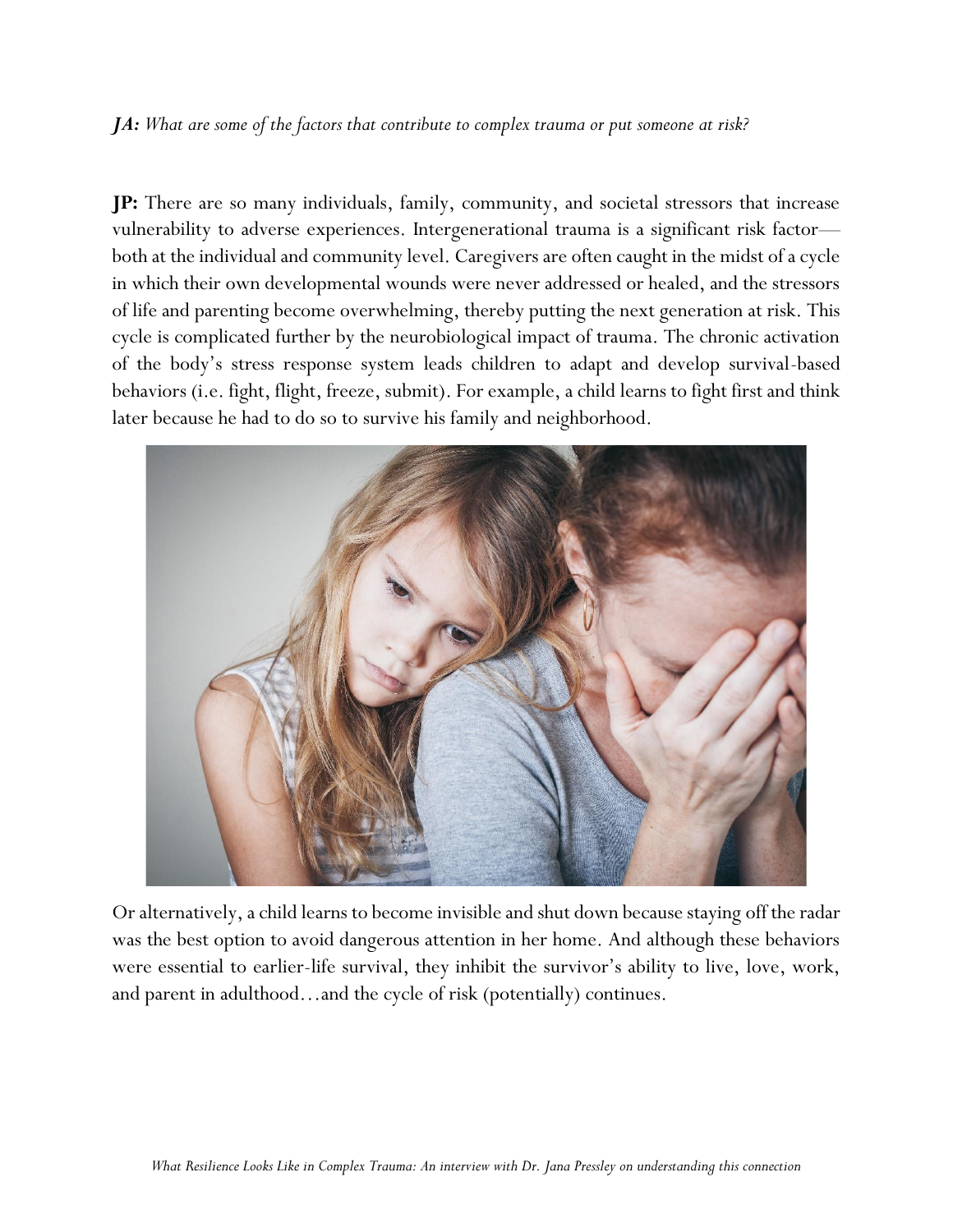## **JA:** *How did you first get interested in complex trauma?*

**JP:** In the first internship of my doctoral program, one of my tasks was to complete annual psychological evaluations for children/teens in a residential center who were in state custody due to past abuse/neglect. As part of the chart review for these assessments, I began to see a pattern in which children as young as nine years old may already have been assigned seven or eight psychiatric diagnoses. As it turns out, the existing labels and diagnostic structure in place to understand such children are severely limited—we have diagnoses that capture child and adult mood swings, anxiety symptoms, disruptive behaviors, and negative interpersonal styles, and often all of the above are assigned to any given individual with a complex trauma history.

But I began wondering—what if there are better ways of understanding survivors of chronic and severe childhood trauma than through the lens of psychopathology? As it turns out, my following years of training would hold numerous mentors who taught me and modeled how to engage with traumatized patients with reflective curiosity, empathic presence, authenticity, humor, and most of all—a sense of common humanity. One of my heroes is Father Gregory Boyle, who talks about working with human suffering with an awareness of kinship and accompaniment—a sense that we are all in this journey together.

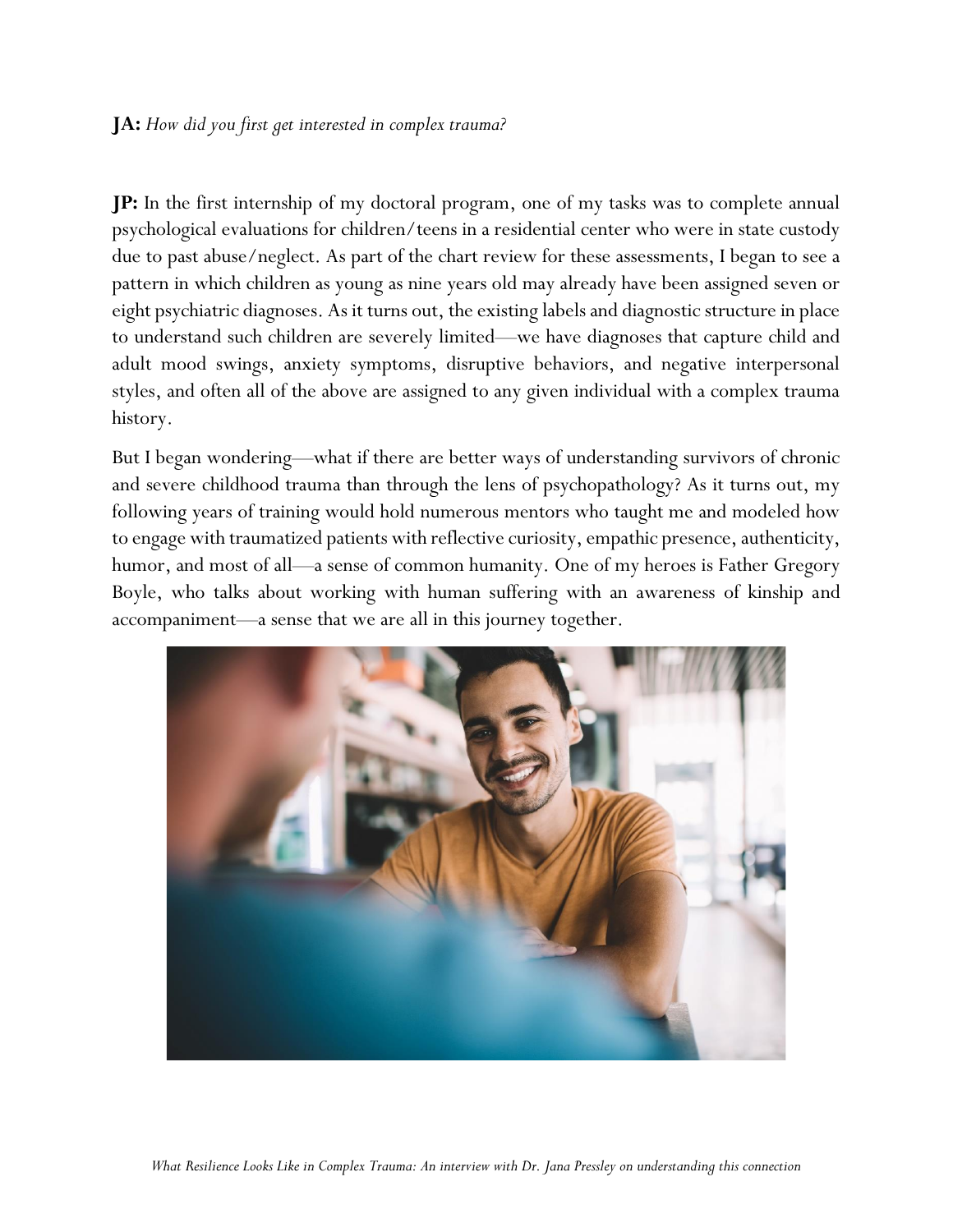#### **JA:** *What is the connection between complex trauma and resilience?*

**JP:** I am truly in awe of the patients I've had the pleasure to walk alongside. I believe that survivors of chronic childhood trauma are some of the most resilient individuals, and yet they often do not "look" resilient to those from the outside looking in. For example, take one of my patients who was severely neglected and never learned to self soothe; he had to be chronically high or hospitalized in order to stay alive for his first 30 years of life. As a first step, this young man learned to regulate himself in crisis and stayed out of the hospital for a

year…and that was what resilience looked like for him. Another patient graduated college sober five years and held a job/started a long-term relationship, despite the crippling anxiety and flashbacks that had previously prevented all of the above. It was alcohol and avoidance that helped her survive, and then she had to rally the



strength to live a life that faced her fears without the anesthesia of alcohol. An ex-gang member reflected softly in an interview about how he was a pacifist at heart, and didn't recognize himself during the years he rose in the ranks of his gang. He told me this with quiet tears in the midst of his second year of college, a few years post-prison. These folks had all developed deeply ingrained and highly effective survival skills in childhood in order to stay alive and get their fundamental needs met, and then figured out—with therapy, support, and sometimes medication—to develop a whole new set of less-survival-based, more engaged life skills.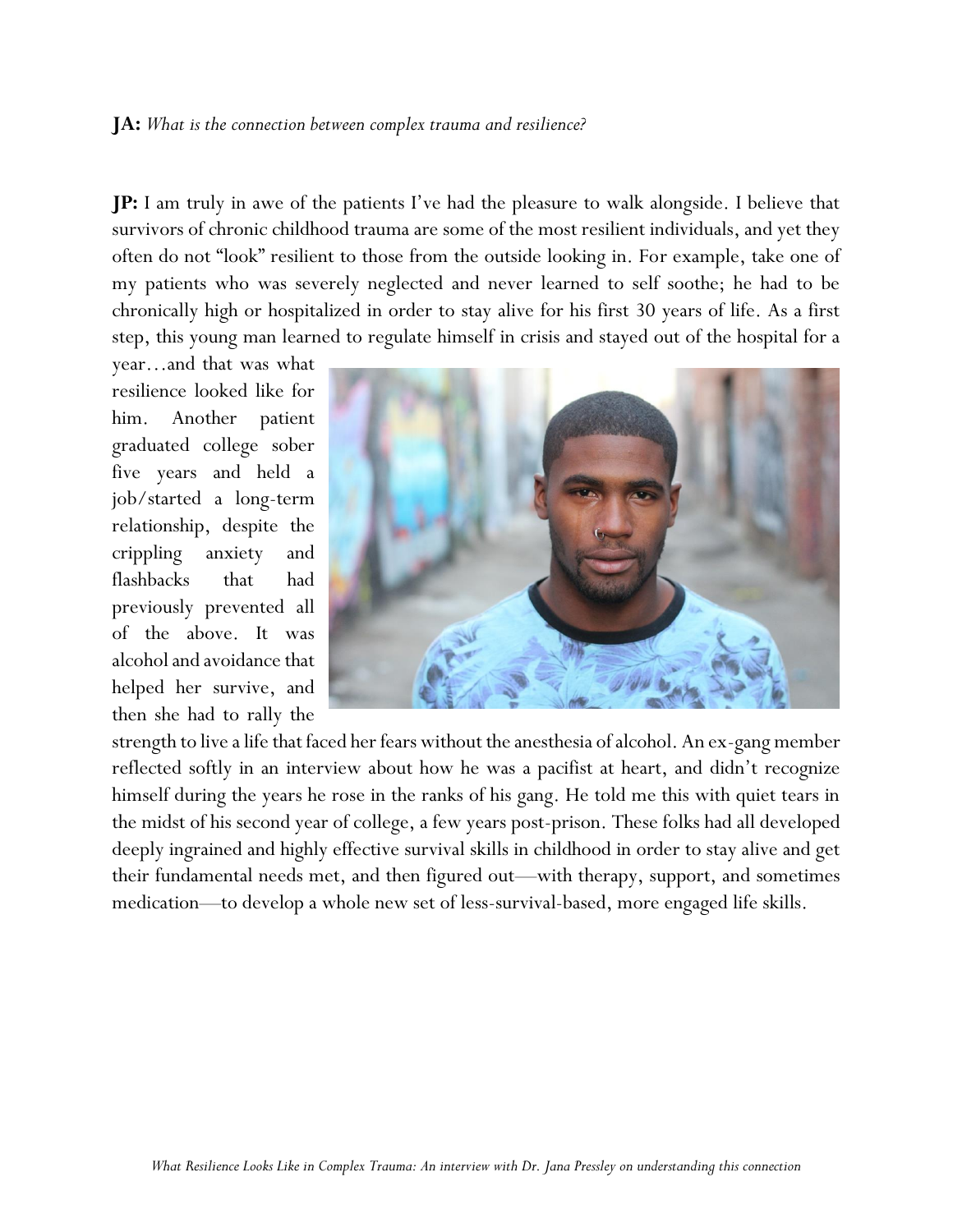**JA:** *What are some ways people might work through complex trauma?*

**JP:** Oh my goodness, I have been influenced by so many wonderful treatment models and leaders in this field, and I could pass along a great many books and resources on this topic. But in short, I would say that it is critically important that survivors of complex trauma work through their process in a way that is 1) in the context of safe and healing



relationships (with a therapist and support system, ideally), and 2) engages the body and mind to develop the capacity to feel increasingly safe and regulated in the world.



There are a couple of core frameworks/treatment models that guide my work, depending on if I'm working with children vs. adults, and they involve attachment/relational work, building capacity to self-soothe and regulate distress, identifying and nurturing parts (often dissociative) of self and identity that have been impacted by trauma, and

processing/making-meaning of traumatic life experiences. In addition to traditional trauma therapy, however, there are amazing interventions that are helping survivors befriend and rehabilitate the ways that trauma is stored in the body, through meditation, yoga, dance, drama, and other embodied practices.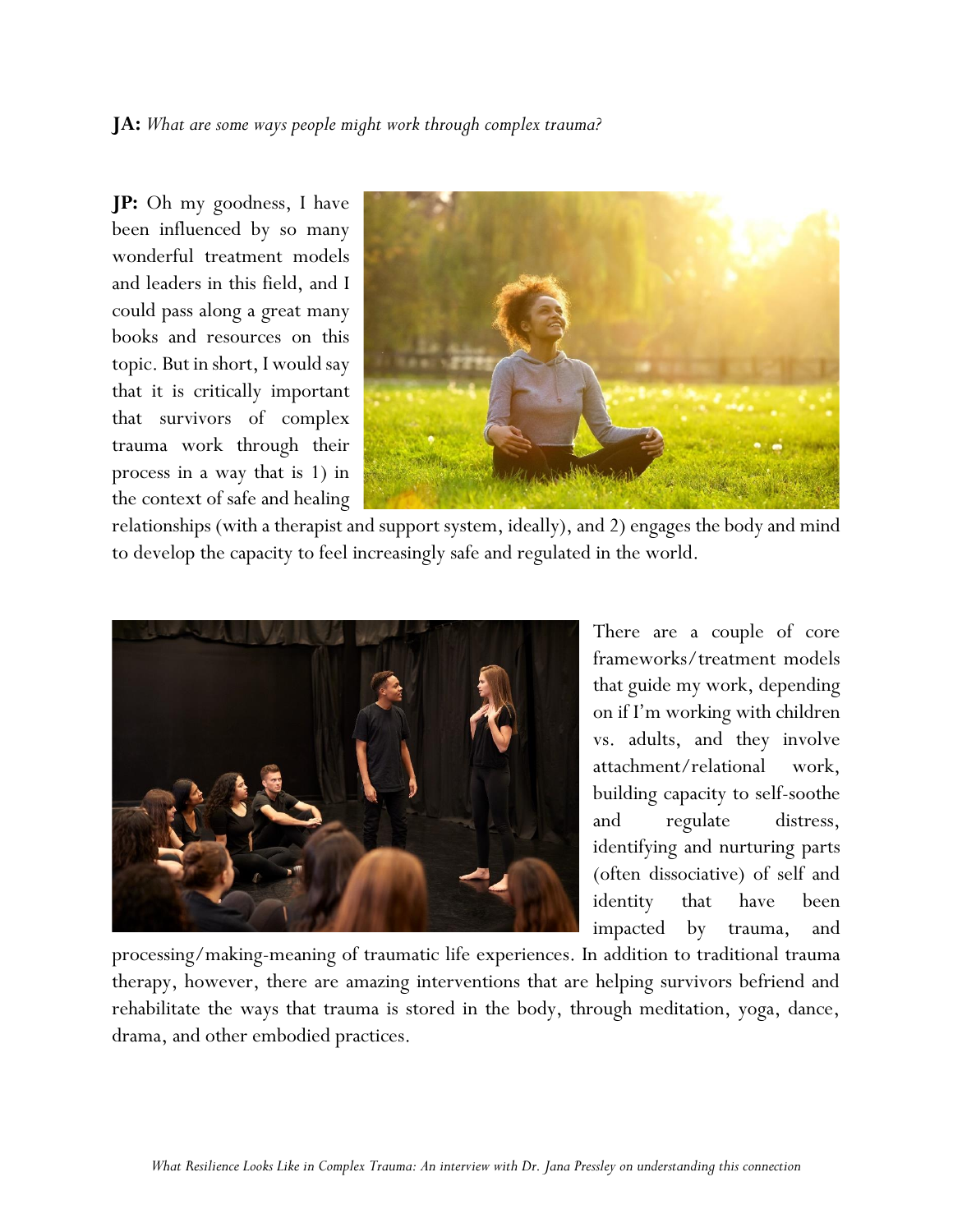## **JA:** *Any advice on how we might support a friend or loved struggling with complex trauma?*

**JP:** The most critical advice I would give is to be relentlessly curious about the why behind a loved one's behavior, and respond with understanding rather than becoming reactive. Our loved ones impacted by complex trauma are often reacting out of their own old survival-based patterns of either attacking or pulling away when they feel unsafe or triggered by some life circumstance. When we—as their support system—are able to stay calm, reflective, and curious, we can help them regulate to the point where they feel safe to re-engage. One of my favorite adages to live by, both personally and professionally, is the idea that people make sense. If I can hold that frame when standing alongside a trauma-impacted loved one, it will help me be the best resource I can be.

But perhaps equally important, support your trauma-impacted loved one in simply feeling like a person. Often those with complex trauma histories walk through the world feeling shameful, broken, irreparably damaged, holding a deep sense of unworthiness and incompetence. Be the friend who goes running, does yoga, takes hikes, listens to music, and shows up present day after day. Of course, we all have to have boundaries in our relationships and make healthy choices when supporting someone who is struggling. But in the midst of doing so, your trauma-impacted loved one will grow when they experience your unconditional care and authentic presence.